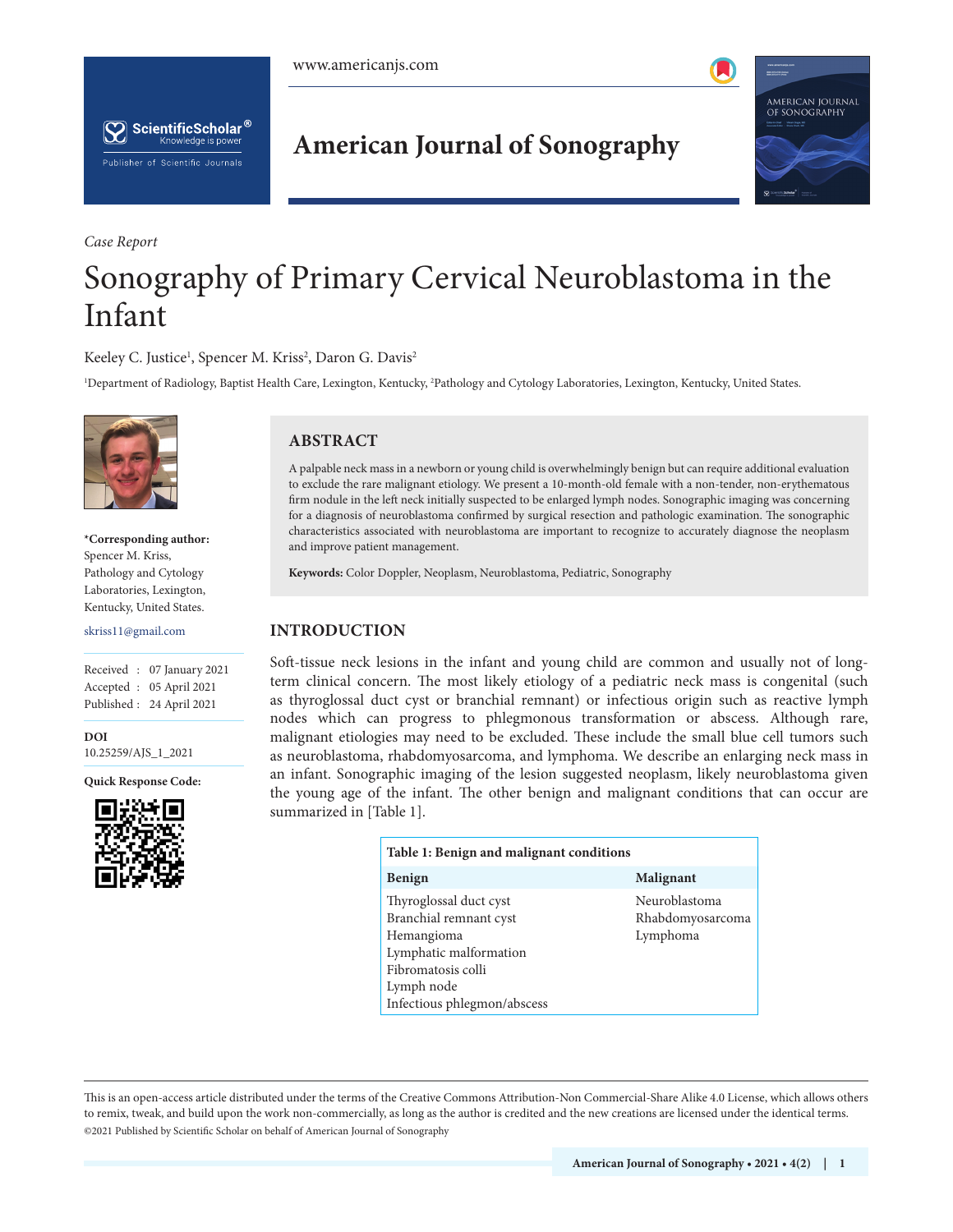# **CASE HISTORY**

A 10-month-old previously healthy, normally developed female presented with an incidentally discovered nontender, non-erythematous firm left neck nodule. Suspected to be enlarged lymph nodes, antibiotics were empirically administered by the primary physician. The lesion continued to enlarge despite antibiotic therapy. The pediatrician ordered neck sonography for further evaluation of the neck mass.

#### **Imaging findings**

Sonography was performed utilizing 18–9 mHz linear transducer. The sonographic images revealed a wellcircumscribed ovoid, mixed echogenic solid lesion in the neck measuring nearly 5 cm in greatest dimension with increased internal color Doppler flow [Figures 1a and b]. This appearance was not consistent with benign reactive lymph nodes and a malignant lesion was considered. Considering the child's young age, primary suspicion was a possible neuroblastoma. Other differential diagnostic possibilities included lymphoma, extraskeletal Ewing's sarcoma, and rhabdomyosarcoma; these are highly unusual in an infant. Abdominal sonographic imaging was performed to evaluate the adrenal glands. These images revealed no suprarenal mass to suggest metastatic spread to the neck from the much more common adrenal neuroblastoma [Figures 2a and b].

#### **Pathologic findings**

The child was referred to pediatric surgery for excision. Pathologic evaluation revealed a small round, poorly differentiated blue cell tumor [Figure 3]. The mitosiskaryorrhexis index was high in the sample. Ipsilateral lymph nodes were also resected and were positive for the same neoplasm. The neoplasm was immunonegative for myogen and MYOD, CD99, and CD45, eliminating from the diagnostic differential rhabdomyosarcoma, extraosseous



**Figure 1:** A 10-month-old female infant with primary cervical neuroblastoma who presented with palpable neck mass. (a) Longitudinal sonographic image of the neck demonstrates solid mass with mixed echogenicity (marked by calipers), displacing the adjacent sternocleidomastoid muscle (arrow). (b) Longitudinal sonographic image of the neck mass with color Doppler that confirms increased internal vascularity concerning for neoplasm.

Ewing's sarcoma, and lymphoma. Strongly positive CD56 and neuron-specific Enolase immunohistochemistry supported a diagnosis of neuroblastoma.

#### **Patient follow-up**

Post-resection, the child was referred to pediatric oncology. Further cross-sectional imaging confirmed no distant metastatic spread. The infant underwent successful chemotherapeutic treatment and is disease-free 2-year post-diagnosis.

#### **DISCUSSION**

Neuroblastoma is the most common malignant neoplasm found in the extracranial soft tissues in children under the



**Figure 2:** A 10-month-old female infant with primary cervical neuroblastoma who presented with palpable neck mass. (a) Longitudinal sonographic images of left suprarenal region confirm absence of abdominal adrenal mass. (b) Longitudinal sonographic images of right suprarenal region confirm absence of abdominal adrenal mass.



**Figure 3:** Low-power micrograph of the resected tumor cells showing sheet-like growth of neuroblastoma/small blue cells with several structures suggestive of rosette formation (arrow) that consists of a halo or spoke-wheel arrangement of cells surrounding a central core or hub. Rosettes are a classic histologic architectural pattern seen with tumors such as neuroblastoma.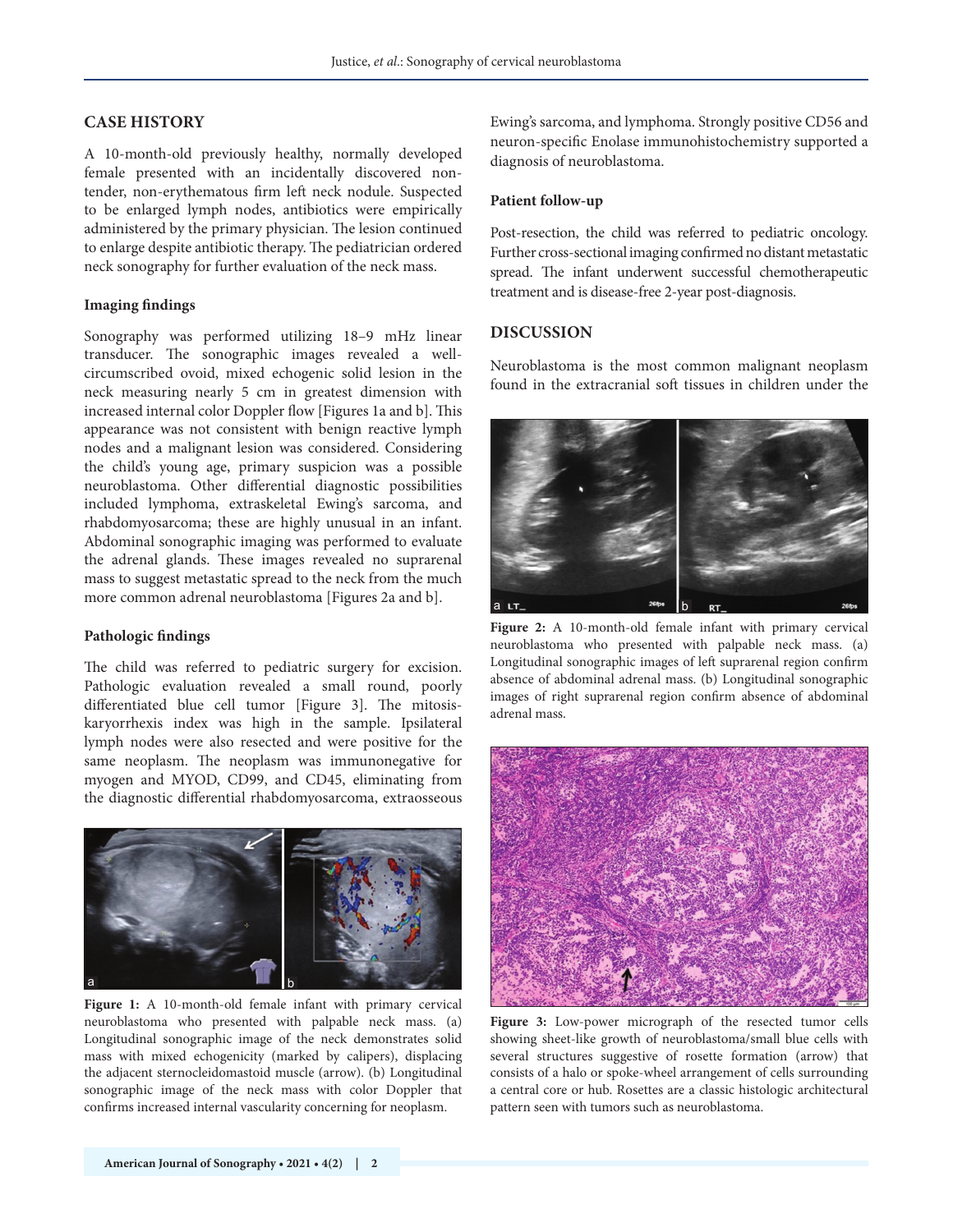age of 2 and is the third most common in overall pediatric cancer incidence.[1] Neuroblastoma is a tumor of neuroblasts (immature, undifferentiated nerve cells) derived from the embryologic neural crest. Neuroblasts may be identified in sympathetic nervous tissue at any point along the posterior spinal sympathetic chain.[2]

Primary neuroblastoma is usually found in the adrenal glands or abdomen (71%), sonographically presenting as a mixed echogenic mass in the suprarenal location [Figure 4]. The tumor can also appear as a posterior mediastinal mass in the chest (15%). Cervical primary neuroblastoma is unusual, only 3-5% of neuroblastomas arise in the neck.<sup>[2,3]</sup> More often, cervical neuroblastoma is observed when neuroblastoma becomes metastatic, spreading from common origin sites such as the adrenal glands.

Palpable neck masses in children are typically enlarged lymph nodes due to an infectious etiology. The commonality of cervical lymphadenopathy may for a time mask cervical neuroblastoma when initially mischaracterized. Treatment failure with antibiotics should be followed by reevaluation and additional diagnostic studies.

Ultrasound is the preferred initial imaging modality for a pediatric neck mass. Neuroblastoma will sonographically present as a heterogeneous mass with increased internal vascularity.[4,5] Because of the high likelihood that neuroblastoma is metastatic, subsequent sonography of the adrenal glands should follow. In this patient, ultrasound of the abdomen bilaterally revealed no mass lesion to suggest metastatic spread to the neck from the much more common adrenal neuroblastoma.



**Figure 4:** A 1-month-old female infant with neuroblastoma who presented with palpable left upper quadrant abdominal mass. Longitudinal prone sonographic image of the left upper quadrant identifies a round, mixed echogenic suprarenal/adrenal mass (arrow) that abuts the spleen (S) and stomach (St) and displaces the kidney (K).

Primary cervical neuroblastoma is rare but this location tends to have a more favorable outcome.[4] Neuroblastoma makes up 7% of childhood cancers yet is responsible for 15% of childhood cancer deaths. Prognostic indicators include tumor stage when identified and the age of the child. Children older than 18 months have a lower survival rate than those younger.[1,3] Although it is rare to find neuroblastoma in children over the age of 5, these children have significantly decreased survival rates.

Staging of this tumor using International Neuroblastoma Risk Group guidelines was Stage 2b (confined to the left neck but with ipsilateral lymph node involvement).<sup>[6]</sup> The current survival rate for primary cervical neuroblastoma in infants is 74–82%; 30 years prior 5-year survival was only 52%.[7] The improved infant mortality can be attributed to improved identification and treatment methods.<sup>[8]</sup>

Disease stratification can also be dependent on genetic factors such as the proto-oncogene MYCN. This transcription factor gene is responsible for production of a protein involved in tissue and organogenesis, cell proliferation, and apoptosis. Amplification of the MYCN gene in neuroblastoma is a prognostic marker suggesting a poor prognosis for the individual harboring this mutation.<sup>[2,9]</sup> The MYCN oncogene is found in 5% of localized neuroblastoma; however, when the mass disseminates, the gene is observed in 30–40% of cases.[9] The infant in this case did not have an aggressive tumor and lacked MYCN gene amplification. Almost all cases of neuroblastoma occur sporadically and do not relate to genetic inheritance.[2]

When a child presents with neuroblastoma specifically in the head-and-neck area, other concerning conditions may exist. In older children, rhabdomyosarcoma and lymphoma should be considered as well as the rare extraosseous Ewing's sarcoma. A related complication commonly observed with pediatric neck masses is Horner's syndrome which occurs when the oculosympathetic system is disrupted. Unilateral ptosis, miosis, and anhidrosis are symptoms seen in afflicted individuals.[1] Neuroblastoma when arising in the sympathetic chain can damage the superior cervical sympathetic ganglion, resulting in Horner's syndrome.<sup>[2]</sup>

Treatment options are dependent on the age of the child and the stage of the neuroblastoma, requiring an initial surgical biopsy/resection to characterize the tumor. Highrisk neuroblastoma (occurring in children >18 months of age with distant metastases as well as in children with unresectable tumors) has a 40–50% 5-year survival rate. Localized and resectable neuroblastoma, as in this patient, has a 5-year survival >95%.

# **CONCLUSION**

We describe a non-tender, palpable left neck mass in a 10-month-old infant. Sonographic examination displayed